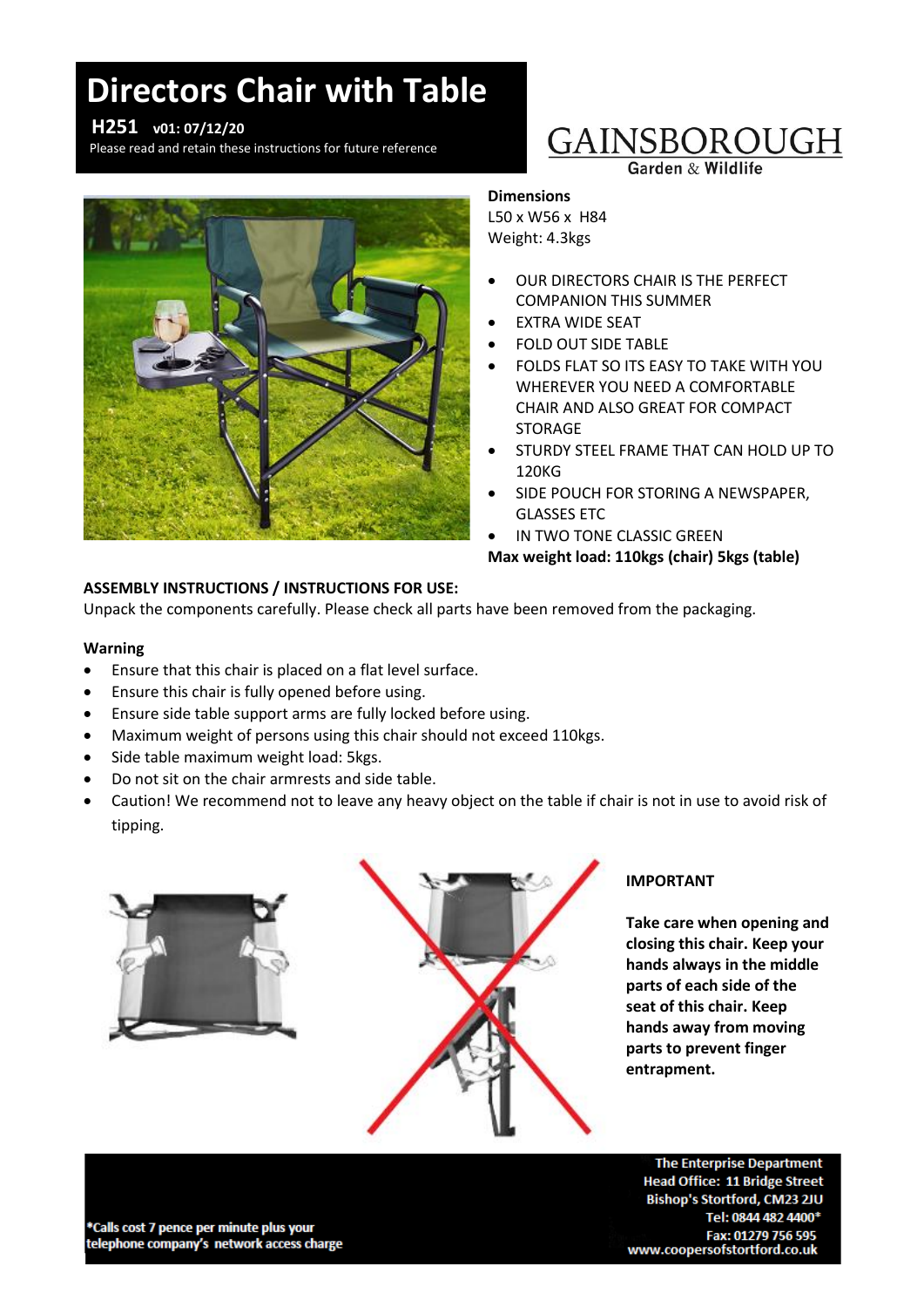## Directors Chair with Table **H251** Instructions for Use

Please read and retain these instructions for future reference<br>
Please read and retain these instructions for future reference

**Opening the chair**



Fig. 4

Fig. 5



The Enterprise Department **Head Office: 11 Bridge Street** Bishop's Stortford, CM23 2JU Tel: 0844 482 4400\* Fax: 01279 756 595<br>Fax: 01279 756 595<br>www.coopersofstortford.co.uk

\*Calls cost 7 pence per minute plus your telephone company's network access charge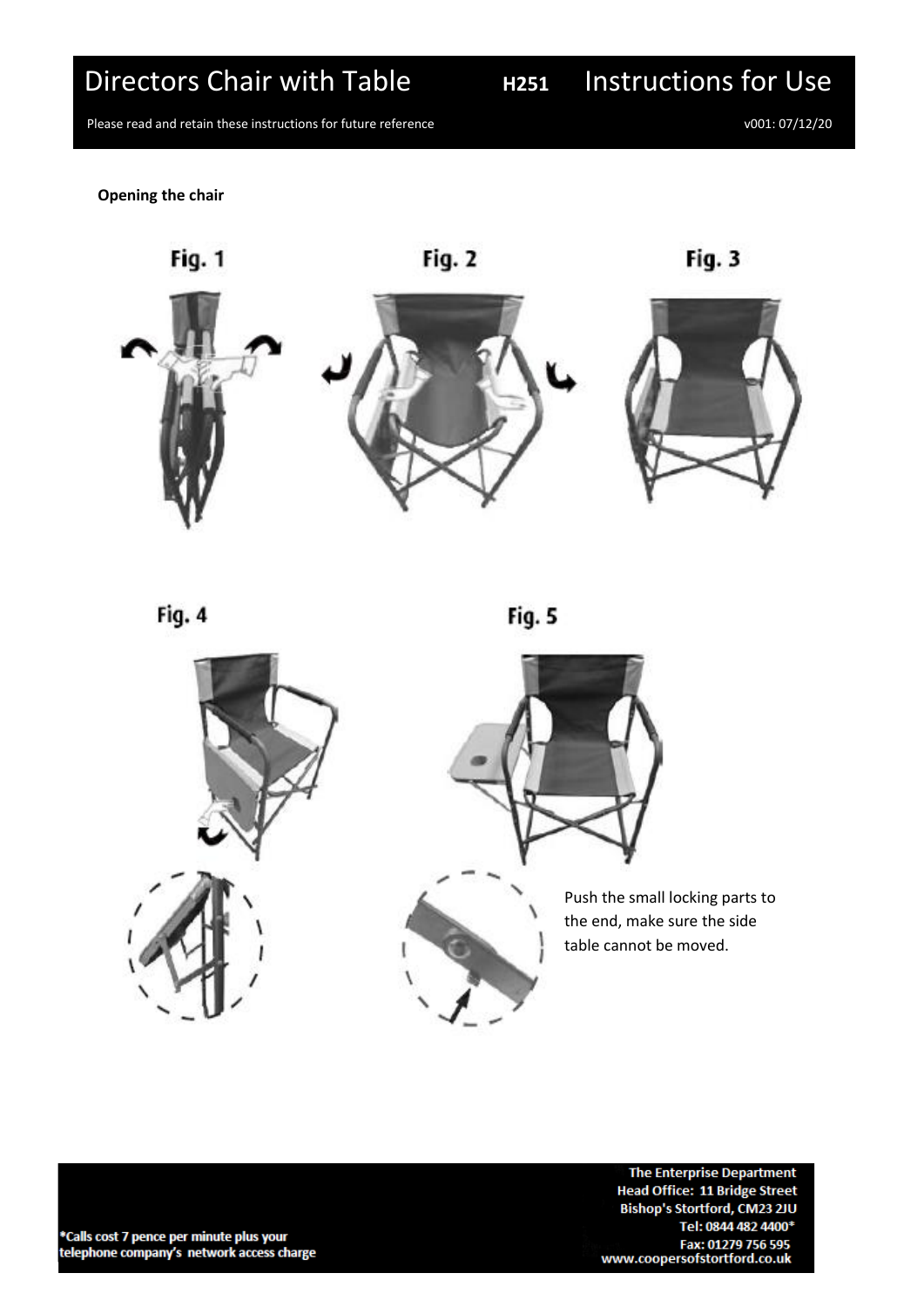## Directors Chair with Table **H251** Instructions for Use

Please read and retain these instructions for future reference v001: 07/12/20

**Folding the chair**











Make sure your arm pushes against the armrest, then fold the chair.





### **DISPOSAL**

- Coopers of Stortford use recyclable or recycled packaging where possible.
- Please dispose of all packaging, paper, cartons, packaging in accordance with your local recycling regulations.
- Plastics, polybags Contains the following recyclable plastic.



**The Enterprise Department Head Office: 11 Bridge Street** Bishop's Stortford, CM23 2JU Tel: 0844 482 4400\* Fax: 01279 756 595 www.coopersofstortford.co.uk

\*Calls cost 7 pence per minute plus your telephone company's network access charge